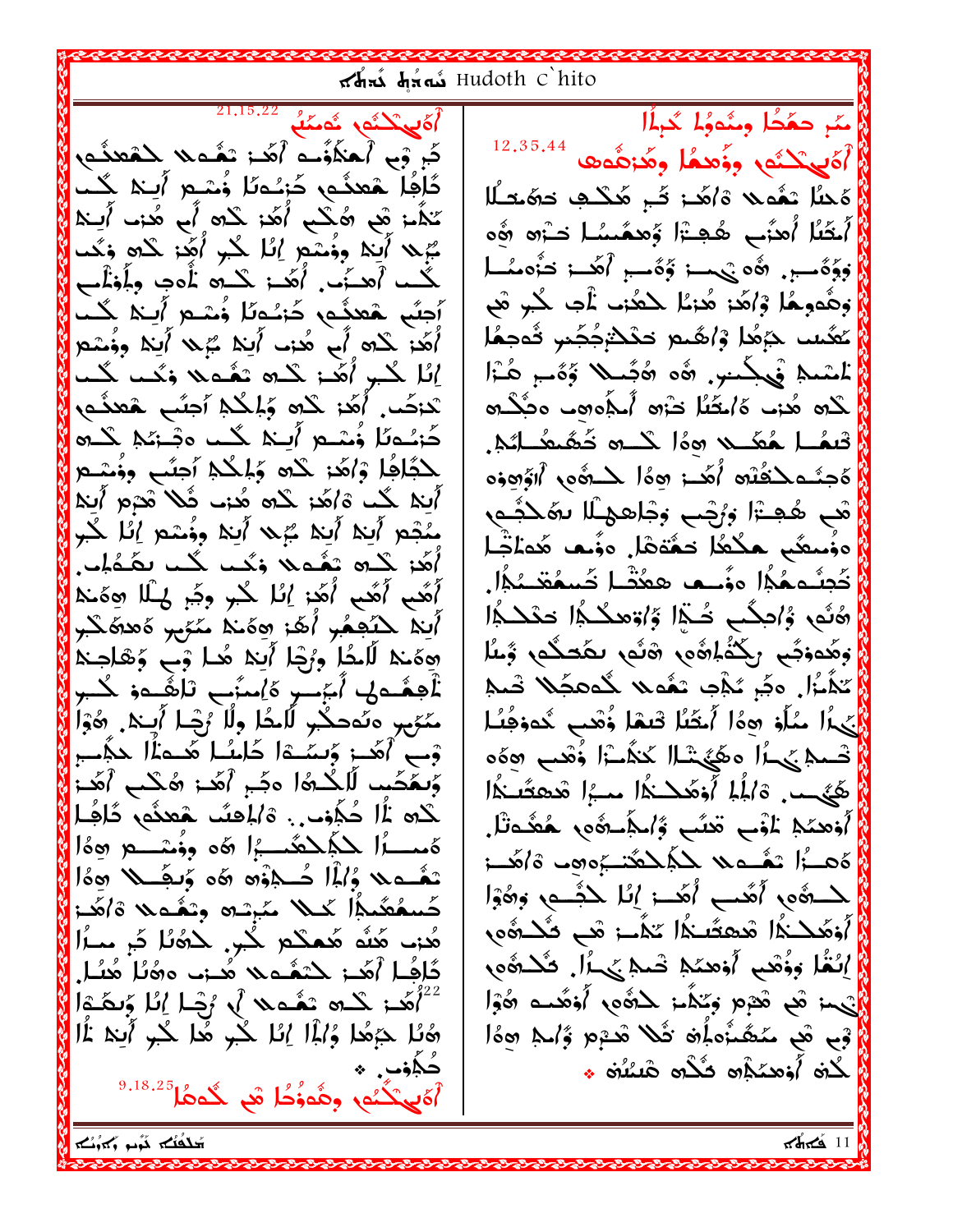Francis Hudoth c'hito هَيَّ ثَالَ حَبَّ هَنَّ وَمَدْ هِ وَالْمَرْ هَذَا حَدَّ وَه ەكْبِر ھۇلا كُكْشَةوُەھە ەلمُكْفَنْبُوھە هَنّهُٰٓئُهُمْ لَمَلُو 10\$مِ حَثَمَكَٰتُمْ وَاتِّحُمَٰتِ كَنْفَــَرَّهُ ـَمَــاْلِلاً أَنَّــَى ۚ ةَاهَــٰ: هَنَّــَهُ أُهَّنَبَ كُمْ رَجُلَ فِي 5َهِ مَعْ وَهَٰئِكْتَ قَدْ حَـٰٓئِكَ حكَّد قَبْضًا وَّأَسَلَّمَا. حَتَّم ةُأَهْنَى كَلَّه وَحْمَمَٰلُ مُحْمَدُ إِنَّا هَ إِسْتُرْا وَّكْتُمَا إِسْتُرْا أهب هُجَّاب حَكْمَحْمِلُهِ. وَيُهَلَّا حَـَّاهِ َوْمٍ وَّىشَاْ سَرِ هَى بِجَبَا هَرِهُمَا هُمْ أَهَدَ تُب وْاهْدَ; و ما حكْمْهَا دُ: هُدِ الله لْ حكماً لأه لم كبرهُك انْكَبِهِم الله على الله عنه الله عنه الله عنه الله عنه الله عنه الله عنه الله ع لحَدُّهِ أَيَـٰٰكُمْ ۚ وَجِي هَٰنُـَهُ أُهْنَى ابَـٰكُمْ ۖ لأوؤهكم حكل مكتشا وهي مرضت وَٱللَّهَ حَلَىٰلٌ هَعَنُنَـ ٥ أَلَّامَ عَمَّسْـ ٥ ٱلْل ٱآلكــــــــــم لِّلُؤُجَّــَــــــل ملْمع ، هُعِــــــقَمْ أَوَّ لِلْأَهَارِ ۚ هُء فِي قِيلًا حَدَّةً مِ هَاهَٰذٍ أَنَّـهِ ۖ **∆ۆدىشەھ. ەقىي ئەيگۈ ئايگى ھئىي** وَهُوْا لِإِنَّــمَا لَا تَلْهَــزُّوبِ. وْأَهَــز حَـــوَّوبِ أآلكم لأودُهكم وْاسْرًا حْجَّاهُـا وهَـدَبِهِ وَّحِكُمِ هُو حَزْهِ وَإِنُعُا وَهَيْتُ لِلَهِ لَسَمِعَهِ لِكَهْلُوهِ مَعْقُدًا مَعْتَدَهُمْ حَمَّدَ. لَاسْتُم وْبِ هُوتَهِــٰذَالَا هُبِ هَمُّتَهْــا هَوَّخُــب صُــةَتَالَ هَم حكَّتتا لًا سنَّبِّ ٱللَّهُ لَكَحْفُءَب مَعْجَزًا مَتَعَهَدُمُنَهُ مَكْتَمَعُلَ وَلِمُكُمْ أَمنُــدوهِـد وهُــَيُم. هُـحْـب وْبِ وَهُلْٓجِد إِنّا ىغُمور ەُ/هُد ھەُ/ ھېُور فَكْتُف هُي وَرُجَل لِّكْبُمِ هَٰا هِبُمِ لِّكُلُّهُا وِلًّا هِجَّۃٍ ﴾يُلْل وَلَٰٓالۡا خُكۭۡوَٰٮ لَبۡقُووۡ حَلَّٰهِۿَ۞ وَلَعۡقُدِ ۖ اهُبِهُم تُكْتُوم وتُلْبُلْ تُـكِّوْب هُم يَجِمّ هْدِ خُـٰٰٓكُمْۥ ۞ كَـٰٓبِ ٱلۡمِنۡهَا ۚ الۡلَّهُ وَالۡهُ وَهُوَءٞكُـٰا ۖ وَرُجًا وَتَحِمْمَ تَسْأَ هُدَنْهِ كُلُّهِ هَي وْب ەُوھَىگىھَنَـا. ەلَّا جُېڭى ھەَب كَــب .وَتَوْتَمِ تَجْعُرُهِ شَهْكُمِْت رَهُنُا هُشَا لَكُرُهِ َخَاقَتَـــم كَـــبُمِلَا وَجُــــوْهُو وَ هُكْــــم هُمُلْيَ مِنْ تَجْكَبُوْ خَرْ إِنْهُا وِتَـٰلِلَّوْ خُـٰلَـٰهُمْ الْمَـٰلَٰمَـٰ وَجَعِمُسُل ٱللَّا هُوٓا خَكْسُومِ هُعِنَب ثَلُّه نُهِمُه وُ نُهجُم أَه تَسطُرْ ﴾ هِهُهِ وَهُمْ هِيَسْمَ وَوْهِ هِهُمَا لَكَمْ قبي في ألم يوقّ مكتبه هكتشا وَحَدْمًا هُـمُـا هُا هِـهُـمُـٰ هُـمُثُـُـهِـاًا هُــ وَهُــع هزم أجلًا ممكَّشَفٍ وهذا. ةمعَّصِيَّى |هُــهَوِّىـه إِنَّا ـلجُــهِ ۚ وَبِ أَمْنُــب وَّهجُــزَاْ! هؤه خُب لَاعْدُهُا ﴾ وْاهِكَاحَــَٰٓيَا هُنـــا لَّا هِهَا هُــبِ خَاتُـهُــا. هُد أَيْهَٰذُا وِهُمكُمْهَ أَه هَكْسُا وَيُجَا أَهِــُلَا يَهِـــز أَنُل هَبِ خَرْبُهُــل هَٰخَـكَــٰدُوهَ  $1.11.24$   $\frac{12}{100}$ ەَحْكَفِكُمْ ٱللَّا نَجِيْجُمُّا وَيَعُمِيهِ مِعْسَسًا. أَهُدوَيِهِ إِيَّا أَيْحَيُّدِ يَا إِيِّيَّةَتَنَا، أَبِ شَعِيَّا وْهِكُمْزَا هُنْتُ لَّا هُدِهِ كَرْتُمُا هَاهْتَاهِ أَهْ وَجَّدَهُ٥وُخُـــداً! وَيُٰذُــــزُاْيُمْ وُوْفٍ 50ْمِمْ لًا أَبَلَ هـجُره مْده حُزِبُهُـا هُـعِجْكُـب أَه گے اُس وَ کُلُّے اُوا مِنْے وہ کُم کُلے۔ عَكْمَنَا أَلَّا ثُمَّ يَكْتُلُ وَتَغُمِّدَ مِمَّسْلَةٍ |ەقىللگە (ئەگىلى ئىشەۋئىمال ئىب قىل كلفتك لمَوْمو وكونك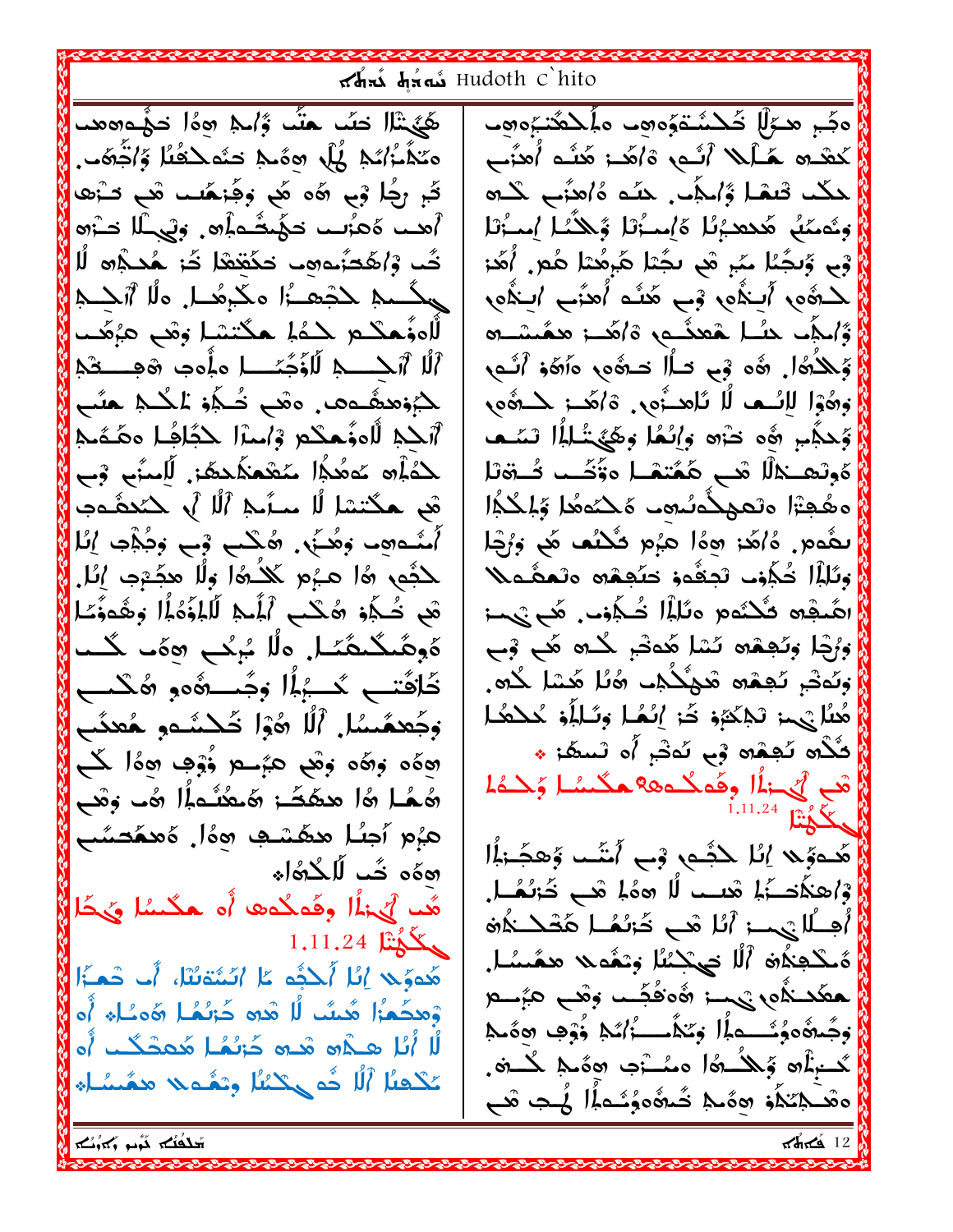| Hudoth c'hito شَم بَنْ Hudoth c'hito                                                                             |                                                                                                                                  |
|------------------------------------------------------------------------------------------------------------------|----------------------------------------------------------------------------------------------------------------------------------|
| اللَّهُ مِنْ أَوْ أَحُبْ أَحْرِ الْأَوَّةُ الْمُؤْمَنِيْ                                                         | هَقُبِيْبِهُو كُلًّا مُتَعَبُّبٍ وِقْتَصْحَ وَتَكَوَّبُنَا                                                                       |
| لَا كُهُ الْمُحْمَّاتِ                                                                                           | كُت هَٰلَكًا وَا خُوُدًا، وَكُتْ أَيُّدَوُا وُوَقِّقَائِلًا                                                                      |
| فَرْدَهُمِهِ وَحَكْتَمْلَ دَحْدَكَ 2.22.36                                                                       | لَّكُ كُبِراً وَلِلْكُوا أَوْ هُسَرَّهُ وَوَفَ إِنَّا                                                                            |
| حكة اللَّهَ عَكْمَه مَعْنَه مَعَامًا مُكْبًا إِنَّهُمْ وَالْمَسْتَمَرَّةِ مِنْهُمْ مِنْ                          | كُنْ ۞ أَهْ ٱلْمُؤْ وَاءَهُ إِلَيْهِ مَعْسًا خُتَّ                                                                               |
| تْعُدِيهِ تُرِفُهُا يُحِبُّلُ وَهْدٍ كَلَاهُا ٱلْمُسَلَّدِ                                                       | وًسُا وَا عُوُنْـا أَو قَدْهُ ﴾ الْكَنْدُهُ غَوْنُـا                                                                             |
| لِلْمُهْتِبِ حَسَّىلًا هِجَلِلْقُلَّا هِجِّجَـٰۃِهُ\$َا                                                          | وثَلاهُ مْلَا حِنُدُهُنَّ حَنَّدَ حُقَدَّتُ أَن حُد                                                                              |
| أَسْكُمِ وَجَلَاهُ! حَجَّزٍ خَسُلِاجٌو ۖ خَاجْرُهِ أَجرِ                                                         | أَشْــووُّا وْ16 (60 - كُـــب قْحَزْسُــا أَو أَو                                                                                |
| وَّابِنَاهِ يُرِكَبِ ابْنَاهِ ۖ كَاهُمَا وَجَنَّــ                                                               | هْدْمَمِيمَا إِبُلْ هُمْ شَمْلَاهُمْ وَا هَاهُنَتَهَا ﴾                                                                          |
| هِهُمْ لَكُـِهِ كُـهُوْا خَعْضُرِهُـهِ مُبْكِرِهِ                                                                | أَمَّ تَعَلَّا وَهُهُ! وَكُمْ وْفَزْهَكُوهُمْ شُدَّ                                                                              |
| ەَجوْجِئْلُه وَ لِلَاهُ   اُ هَكُعَدُهُ مُدهب خُلِيَب                                                            | دَّوْهُـــا وْاهْـــــــــه أَه هَوْݣُلُوهْكْـــــــــه هُــــــــه                                                              |
| وَمَّتْدَا هَاهَجَدُّه، هَحمَكِنَّه، ݣَلْاهُا وْبِ                                                               | مَا مَ اللَّهِ مِنْ اللَّهُ أَهَدَ أَنْ أَحَزَمَ إِلاَّ أَمَّا أَمَّا أَنَّهُ مِنْ                                               |
| أَهَىعُدُه هَمْ اسْتِكْتُمْهِ وَحَشَهْ لَا تَعْلَيْكَمْ                                                          | مَحْمَدُا وْمِحْمُرْ إِنْا ݣُلْ دْلَّا كَعِفْتًا، أَب                                                                            |
|                                                                                                                  | تَعكّنا لَا حِكْمِكُمْ حَنْفُاهُ أَه لَا أَنْسَا                                                                                 |
| تَحْمَشُمِلًا ﴾ وَهُ سِيرَ بِسِيرَ أَهُدَ حَكْمُ مِنْ                                                            | لأوؤمكم كهجًا مكتشا وثلاثا شفم                                                                                                   |
| مَطَّمْمِ مَمْدِ مُسْأَلِّكُ حَمَّدَت حَبَّكْتَبَ                                                                | هُنْ اللَّهُ إِنَّا كُتَ كَرْخُتُهِ أَهِ وَاتَّبَعَ<br>إِنَّا حَجَّوْهُدَهُــهِ مِنْ أَه قُدْرُه شَــالَام عَــادًا مَــاحَــادِ |
| وَكَمْلًا عَقَيْبٍ رَّةُهِ وَلَمْ أَأَهَىٰ فَتَحِيْظُ رَمَٰلًا وَ                                                | هتْـــرَّةُ أَنَّكَ إِنَّا لِأَوْجُهَكَـــو وَمُــــزًا إِنَّا                                                                   |
| ٱلمخَّطَعِ كَتْبَ هَوْهَٰلِمْ لْمُخْتَمِّنَكِنَّ هُ/فِ                                                           | لِكْتُلِفُلِ مُلْكُبٍ هُمِيْدُو وَهُوَ مِنْ مَعْ الْهَدَى وَ الْهَدَى                                                            |
| فَي نَ تَيْبٍ حَمْلاً هُدِءًا. مْسَوْلًا وَلَمْا                                                                 | ]ئا جاڭــــــــــو مَــُـعفـــفصـــــز لأو أ                                                                                     |
| ـَمُّجُمَّ إنما ـَكْتَفِعَمْ خَعْثُمْهَا  الْمَرْشُوبَ                                                           | سألكب لكتب سنؤثا هُدا لمكتشا، أَلَّا                                                                                             |
| أَبَيْدَ لِمَسْكُنِي الْجُمَا عَجَابَ الْمَسَاءِ لَكُمْ الْمَجَابَةِ الْمَجَابَةِ الْمَجَابَةِ الْمَ             | مِنْكُمَا لِمُحَصَّدِدِ أَنْ أُمِنُدِمًا وَهُنَّىْءُ                                                                             |
| أُوفِعُا وَمَتْلَا نُأْمَلِكْتَبَ ذُهُبَقُواْ لَكُمْ ا                                                           | وَّصَّى وَحَذِّمَكَكُمْ مَنْ أَكْتُوا وِلَا ضَا                                                                                  |
| َفَرْزُوفُسِ <sub>يُح</sub> ِبْرَا أَسِّبِ هَفَـها لِكَمَّاهَــ:                                                 | $\alpha$ مَرْ $\beta$ إِنَّا ِ. أَه شَكَّاءُ مُدهنَّب أَلَمَّت إِنَّا لَّا                                                       |
| كَبِ تَجِيلًا حَمَٰلِهُم كَحِلا وَُحِم أَجُمْهَا إِلَيْهِ<br>وَّەُ وهُــــمْ هُ/َ ٱلْمِحَـدَ وجَـــمْ عجَّووْن ا | أَمْاؤُهُ أَلِ وَهُدَوْنَــــا أَو وِهَيكَيمَنَـــاهِ أَو                                                                        |
| أَجْهُوهِ حَدَيْبٌ جَرْهُما حَدَهُنَا. بَجَّنَا                                                                  | لَكُمْمَىنُا أَجْبِخُا حَفَلِلًا هَٰـا جُـَّذُٰٓاً هَٰنَـب                                                                       |
| $\sim$ ا منْ مَجَمَد الْمِعْدَهُمْ أَمْرَهُ مَسْرًا مَعْدًا عَلَيْهِ $\sim$                                      | وْهِمُسُــا وَثَمْهُنْــا شَـــوُهُو، أَلَّا وَّايَاه                                                                            |
| كْلُدُّا وَهْبِ ۖ قُـاٰؤًا وَجُرْهُـبِ أَهَٰلُتِ كَــلا                                                          | تَكْشُدُوا هَعْكُبْ 169 166 وقَعْدَم                                                                                             |
| ثَـدوهِبُو. دهَـُـُوم مـــرًا دهَـــلًا كَـــلا                                                                  | وُوَّفَ وَوَّفَ لَكَيْ، أَوْجَرَا كَالْكُلُّهِ كُعْجُجَّةَ                                                                       |
|                                                                                                                  | أَبِ هَيَعْتُمَاْ اهْتَا وَتَعْقَبُ أَجِبًا هَيْتُو                                                                              |
| $\sqrt{4\pi^2}$ 13<br>كَنْفُتُكَ ذَهُبْ وَكُفْتُكُمْ                                                             |                                                                                                                                  |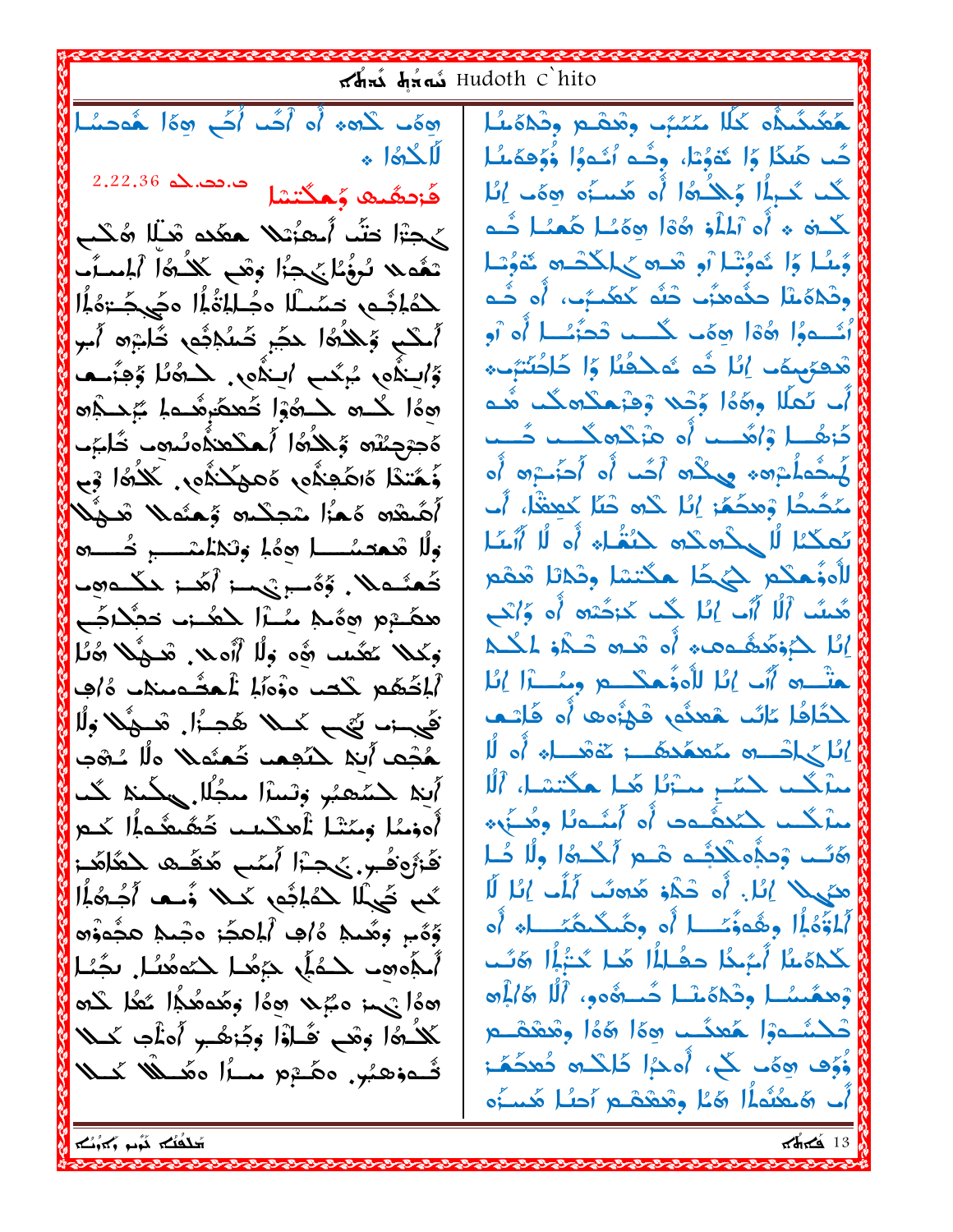Fudoth c'hito ذّْمِسُا وهُالَّتْنِي أُمِرٍ ةَوْوُا حَسُّعُى ۚ فَكُتِبِ عنْعتكُاه وُهعُسْلا وِلَّا أَحْلاَجْف خُعتُه لا لَّكِيلًا هَقَيْنُكُ وَهُوهُكُمْ لَّا أَيْكَ قَضَبَ. أَهِلًا فَيْءَ۞ سأل سجَّلًا. حَدَّمُنَا تَعْـَمَــا أَهَّـــم ۚ لَكُــُهُۥ فَسَـَـ ثَكَــ هُــهوَوهوب ەھَكْصًا ھمَسُل ھەَيَ تَحــبِ. ەھُەگ ۆَجىّھُىلە ۆللاھا اْيْلْمْقْسِر ەَيىھَب ەككوچكىشە ئەيخلە شەش ئە هْمِ أَجُلٍ هُووؤُمُلٍ وَكَــلا ۚ وَْوَسُـلٍ وَهُومِهُـلٍ إمرُبُل حمُلًا هُومُبُل هَ هُا هَفَيَٰٓات خَاءَ كَعَفَقَالَ هُـا هَفَيَّاطَبُّ. دْاهُمْ هُـدهُجهْدُ هُوْا وَهُا سُرْبٍ ابْنُدُور وُهْدُمْتِ لَدْهِ لِلْمُعْمَلِ وُوِنَت كَلَّلَا فَكُنَّهِ معُعنَىبِ ابْتُدُوبِ لَا جِوْدَانِيْمِتْ وَوَّسْتِرِ هكْم كُمْعَمّْدَ شَيْئًا وَهُمْ أَهْدَ وْأَهْدَ مُطْعُمَا. كَمِلا شَمِيم كَتْشَمْبُ وُهُمْعْتُدِهِ وُرِجُحْصًا. وذُسُسًا وهُائتصبٍ. هُــوذُور هُٰزِيُلِ لِكَهُّزِتٍ لِمُّكِ لَّكُمْ لِمَ يُحَمِّسَ لِكَبِرَهُولِ وْاهُىم حَكْدْرِجُجَىٰبِ ثُوجِعًا ۖ حَيْكِنبِ هَٰٓبِمُا. هِ هُفَـهُٰٓائِمِـ هُتكُمْ خُرِمْدِهِ وِحَٰٓـٰٓ; لْحُدُّهُ!. هِ قُـهِ هَدِ هِـلًا هُـهِ هِـنَه وَهُـزَـُـل هَّزُكْمُ؟ هُجُمْكَ لَــَمِكَ فَكْـــرَه خْــمكِ أَمعنُنَا وهُنمُا هُمعُسُما كَجِبْرِهِ كَلاَهُا أحككا وهكا رؤوثه و لَكُم يُسًا حِمُلًا . وَسِجُلٍ لَّا تَسهَّلِ a . a. لِحَمُّلَ تَعُمِد وَّابِدُّي اهَجْدُور \* هُــا هَـمُـسًــدْتِ كَــرِدًٰا. خُوَّــرَجْ خَامَوُنَدًا. أَيْحَقُا وُسَوْءًا كَبِلًا يُحَقُّا وَّاحُا حُلْثِره بَوْجٍ . حْبْنُا . وُحْكْضٍ . هُــمْ أَقْتَلِهُما. حلّا كَمَلا وَّوشُا مُعْرِجْهِ. ىخْتْـا أَهْتصب. ەَھڭتشـا ۋەقدھُىصب ة/اعلَه حَاوْدُا حَرَهُا حَدُكُم. ﴿ هُ,جُمطُ وَحْزَه . هُعدُا ولَمُكْسَك \* لمەۋىل. |أُهوُب كَبِلًا خَاهَّنْتُلُفِ هَقَّتْتُلُ!: د: دْسْتْئِبْ جْلْمْلْ. 50وْوْئْ لْمُتْ قْلْمْلْ. ووُم هُــــةوَب هُـــمهاً. هَٰا هرَجْـــــــمْ وهَّوْحَتْ كُدُّرًا وُهْتَنَا وِهُوَجِسًا حَيَّوَمِ لِمُوَكِّدِي، كَرِ جَزْوُا إِلَيْكَتَارِ. تُنْهَضِي 66 منُەۇلُك مككئا. ۋە مئىكى ھىشىك. همكعل. أَمْلًا وهُدَّرْد كَعْدَبِ كَبِرَٰاًا هُـدهـْتَه لِحْقُفُوْةُ أَوْكَيْتِ ﴾ ى: ھَزُوْ لَكْتِ قُلُّاهُوا ووُّەممُا ەُولُّەوُا . ثقْلا : كَحَدَّة عَاذًا وَتَعْطَسُا شَعَظَهُ حَشَرَتَهُ مَنْ هنُسمه فَبِيسةَ وَوَقْسِيهِ . وَتَغُسْمَهُ لأتحكنه لْكَشُوزُوْفِ. وَهُرِهُفِ حَكُووُنِكَا). وَإِذَا الْمُحَافِ أَهَا الْمُحَسَّلِ حَمَّلًا . هُوصُمُا هَٰذهُوۡجُدٗا ۚ. تُنف هُنغَدْ حَتَنُا ۚ. وِلَمِحْـه هُا هَقَبَٰٓات خَطْ حَقَقَالَ هُا هَقَبَٰٓاتِ لِمُعُوُّوْمِي ﴾ هَكْتُفُو، هَكْتُمَا هِنَّوَّفِ كَلْمَتِ. كَبِمُّا و: مَبُوبٌ لَمُنْكِلِ هُوصِبُلٌ. ةَ/هُصِبُ صُلاً |هَبُعِـدًا . دَٰدُّنُـدًا . هَٰنُهَفَ هُقَـدُاْتِ . هُەھسًا. ݣَعْهُسْا هدَّْرْئِي. ەَھكْھْب سَلَفُتُہ نَہُد کُلوں کے مُنگ  $\mathbf{K}$ dista $\mathbf{1}$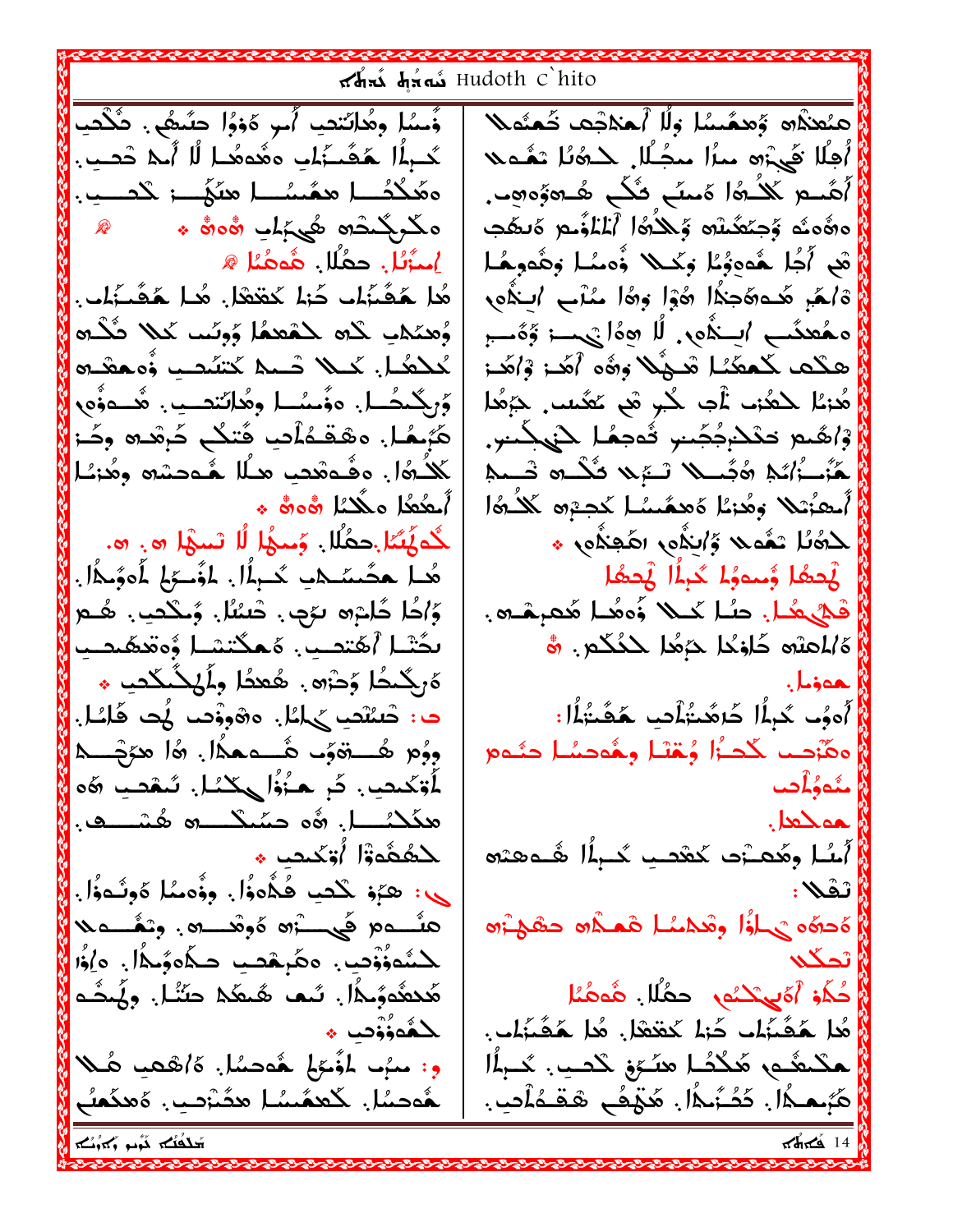Hudoth c'hito . مِگْسِنًا. } جَسَنَ نَسِيَّ مِنْ الْمُسْكُمَّةِ. وُمْهَي. وِ۞ُه هِكَبْهَا لِلْوُٱلْحَيا. هُهْلُهُ: لْمُتَكَبِّدِي. هَكْلًا ضُلْعُوَى هُـتَوَفَّ. حَكْتُبِي أَبِدُّورٍ هُوَ كَعِعْكُمْ. قُلْ حَزُّومِ | أُصْلا هزُمو تُنقَّص \* رْهُوقْفُ فَيِيءُ الْمَعْكُمِي أَيِـدُّونِ. مُنْأَبِ أَيِّدُونِ وَوَّوْمَعُنْدِ فِّي شَيْءٍ ۖ هَذَاوَّا ) مُعاُمُل. حمُلًا. ممُسْلِ أَلَمْكُر وِؤْهِمُلْ. مَثْلُ هَهْكُعُلْ. هِقَاَوْۤا وِفَيْحُوْا. أَمْ عَصْحِب حَـٰهِمْ كَعَنْقَـا. وكَـــلا هُءكَـا هَٰدمُاْ هَحثَدْحُحُمْإَا وكَم أَكْشَا هَحكُ: شَكْكَابِ وَحَزَّا هِمُسُلْ. وَأَحْتَصِبِ حَرِثْنِهِ لُعْدَهُا. وَهُنَّى وَحَفَّىٰ الصَّحْكَبِ . لَٰا كَمُسْأَلِ 10 وُجَّىب كَلَائِصْتِ حَدَّمُسَا مدْمِي وَبَنَّسُمِ لَّالْحُــةُا. 50ه وَمِدَةَ حَـــر وِمِنْــوْلُمْتِ حــزُومب هُومِــُــا وِنُسْـــد. هِجَرْهَا أَلَمُواْ وَهِشَدْاً وَ \* حَصِّي-أَا أَحِدُّه مِنْ مِنْ مِنْ مَنْ الْمَسِيْمِ فَي أَ أَمُكُم: حَفِّي تُتَسَمُّوا. هُوَكَتْ هُوٓوا **﴾ ومَمَّرِ حَمَّحًا ومُتَوَوَّلِ** كَبِ*دًا* ﴾ هُمِيزُما هَكْسُلُ هُمِكْتُمْ \$ مَلْأَهُو فَيْهَدًا. قُلّا هُم وحُمْهُسُا هُو هُمُّسْلاً. ) دَمَجَّالٍ وَمِ مَيْرِيُّالٍ. كَجَّسْهُمْ كُصِبُوا حَدَّبَ حَلَّوَى .<br>) د. وَهُوَيَّسَمُتَا. وَّ. ثَلا م لْمَحْكَمُ مُكْتُد. هَكْثُم حَزْمَنْا هُلَّا سَلَوْمِ الْمَرِهِ صَحْبٍ أَمْرِهِ مَجْرَةٍ وَجَعَدَلَم هُه وِنُبْلِ جُوْمِنُهِا. وَأَوْمَ فُنْوَهِ وَيُطْلِ َ حَمَّا آَحَتُّمُ! مَحَلَّهِ ـَمَحَ اِنْقُبِ ۚ هَ/حَمَّـهِ لْحَيْكِمْ شَعْزًا هُ/هُدَ. وهُكْبٍ أَنَّهِ حَكِّبًا | أَلَٰهِ كَمِلا شُمْرُوْٓا مَعۡطَـٰدُدُهُۚاۭهُوَبِ. فَلَسُم وحْهــزُا. اُنتَــمِلَاا، يُعفَــمِلَا، رَجِعتَــمِلَاا، حكْت. قَتْرَمْ يُءَهَبُ قَالِمًّا حَكْمٍ. خَرْتُهُا لًا مدءٍل وُبِمُبْحِبْرُهِ . مَنْ هُلُا هُوْا مُدْرَم حكَدْدُدَيْهِ)، عَنْتُما، عِسْمًا، عَعْدَوْا، وَحَدَّرَبَّبِ حَدَّرَبِّبٍ . وَهُدَّنِبٍ وَجَدَّهُنَّا تَدِبُّــل هَكْيْـــهُلُّل هْتِهْــل مىعُعُــل فَكِي هُــا. كْبِكْـــەُ بە مُـــەللاھُ ب ەھْھِلًا، وَّەُحُمْلًا، اھُدًّا م<sup>ِ</sup>طَّلا وَكِل*اھُ*كُب ھَكٖهُدگَسبِ . ە ھُمكَامدُسبِ كَسَسلا وُهْبِ هَاسْكُمْ وِهُكُمْ هُدًى أُسْرِ وِهْمِ لحَتَّبُوثُهن. وُلَّا هُمكَّبٍ كَمِلا صُلْحَقُهن. هَبْـم أَهنَّهِ لِحَقُوبٍ. هُ/ف هُـمُّل أُهَٰذِ }نُلُ.<br>وِهِمَحْدَّدَهُ[و وأكْدُهُ] لَل مُنهَّبٍ. كُنَّفُتَا. قُ. ثُمَّ أَوَّحِبَ هَٰذَهُوَمِّهِۢا هَٰذِكْرَا لَمَخْتُلُ وَذُمُنُكُمْ ا ٱبٱلكره هقع وذَّلَها وْهِمْنُائِكُمْ ٱلْمُسَرِّبُهِ . ة/هكَسكْفه مْع فَيْ الْمُؤْمِنُ الْمُحْمَدِينَ ۔ ەھُب ۆدھُكْىب وُەھُــُّۃَا ھەھُـكـــر. حَرَضَــــلا حَصْفـــزُا أَلَجُوهب وحَزْنُهُـــا هَ حَقَّداً أَلِمَّ مِ أَبِ هَعِنَى دَّاقُ!. ككُنفُل للصَّب أَسرِ ومَحدَوُلا قَدكُدهم<mark>ٌ</mark><br>لحقَّقُطْفِ اللهِ فَيَدُّ أَمَّنَ مِلْهِ لِهُدَّسَلاً <mark>:</mark> هَدِيْدَهُوۡ{ ٱوٖۡڡَ وَحۡكَٰٓ هَٰٓ فَيۡہَٰۚ} حَنُّوسُـٰٓ { لَجْوَحَنُوبِ أَسِ هِنُمِهِ هُوبٍ أَمَثَتُنَا وِلْعَدِيَّسِي لمُسْتَسْلَر وَحَفَكَتُ مِنْ وَهُ وَحَقَّى أَرْ اَلْمَوُهَنفُو وحَافِكا هُبِ ٱلنُّمَا اِ مَ لَكِنفُما ا دَهْيِ جُلاَ شَمْجُلْ دَخْدُهُ شُمْلًا وَهُ مَنْ أَنْجُوَكَــٰ: ۖ هنُــٰجُ(a هَـٰـٰمَـٰأَلِّ (a) أُســوِ وْأَهَـٰـٰ; سَلَفُتُهُ مَهُومٍ وَكَاوُنُكُمْ  $\frac{15}{15}$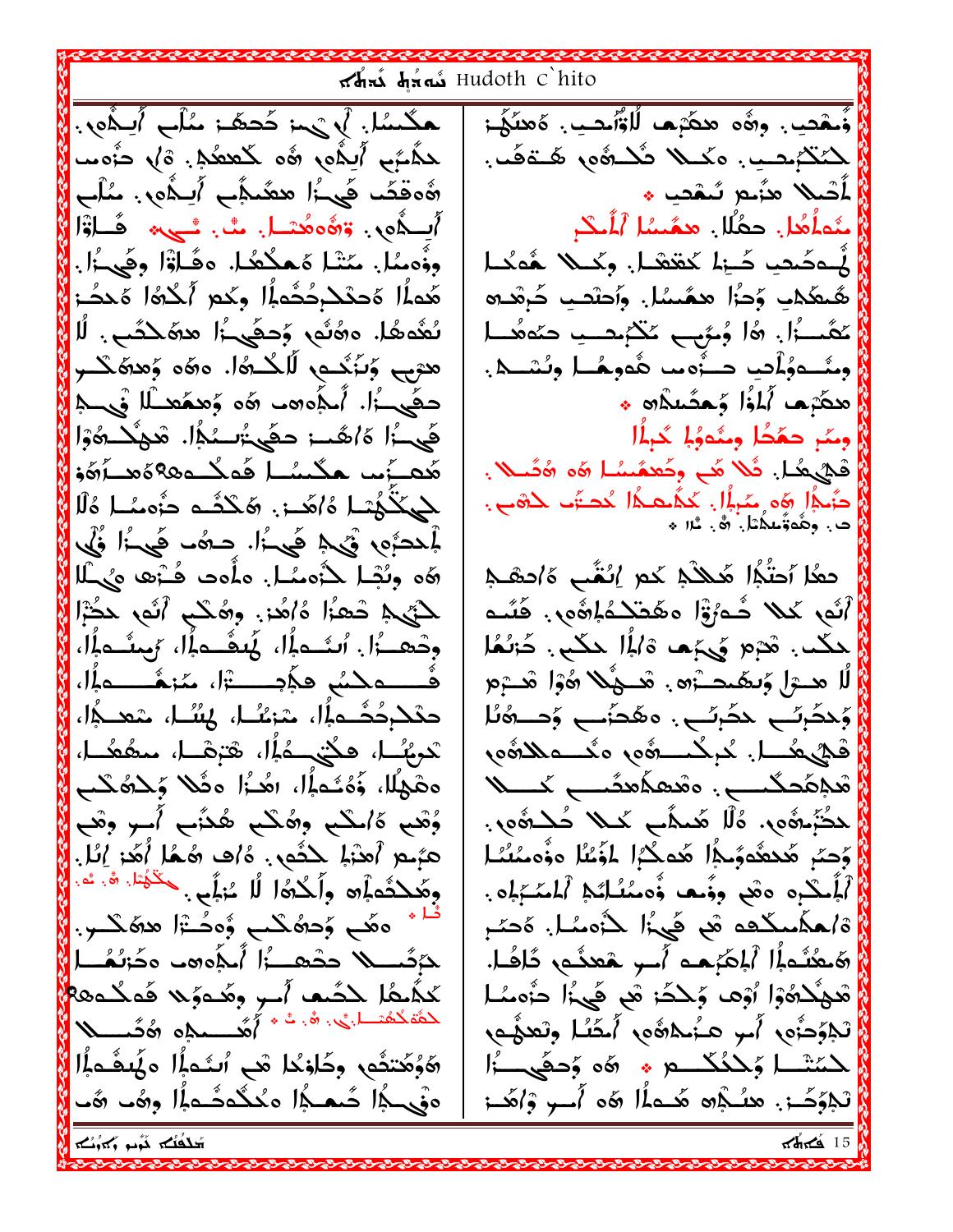Francis Hudoth c'hito وَسِكُّمٍ فَأَوْسَنَةٍ. تُعْلَّى هُكْتَبَ أَبَالَ كَرِمَا هَرَمِهِـدًا هِدَرِدَ ٖا كَـاوُا مِنْـووُلَا ا .<br>وُّەممُكْسَلَّدْمِ هَمْرَجِـــدُمَّا ۖ حُكْتَسَـــةَ حَرَّجُـــدُمَّا وْهِي أَنْ وَأَحْسَنُهُ! حَسَبُ حَتَنُا وِلَا وْݣُومْنُشْمَا. وِلْجْشَّدْوْوْمِ حَشَّدْوَوْا حَقَّكْتُمْا هْدِلِمُشْعُنُـه إُل. هَدهُكْـب أُف أَيــدُّه، ەُولُرېگىسىي ئىسەۋەۋەپ چېڭىلىن آرۇڭىيا هُكْبِجِمُّهِ هُبِ هَبُسِمِ وَهُدَاهُ فَجُسِبِ ههَنفُور دهَبِ وِلَا تَبْنِيهَا. هُمُا وَب ەتقىمىي ئىسىۋە كەئىھا كەتقى أَنَّسه هَلَيُّهِ وَكُلْمُوهِ وَهُكُمْ . فَهَيْدًا، أُصْبِي وتَعَـٰهُ\$ُٯَى حَجُّوصُـا وَٱهُمــز. مْعَجْلًا، شَعْفُمْاً، يُحوَّفُا، مَعْكُلًا هُمَّاً. وهُءهُده سنَّهُمْ أَمِّكْتَبْهُمْ وَالْمَحْسَنَةِ وَالْمُتَافِرَةِ كَالَا الْمَوْمَى هَيْكُمْبِ مُنْسِرِ صَنُسْرِ. ٱلْلَّا وَٰاٰ نَقْمًا وَمُدَوَٰٓءًا أَيْجُنُّونَ وَ فَاوَّا وِفْعِمْا أَسِرِ وْٱهْدِ هِكْسُا جِيكَتْمَا. مُعَدُّلٍ، مَثَوْمِلًا، حِكْفُلٍ، هَيْ زَٰلٍ وُْمِئْلٍ، طَّهُمِ ، هُەَ هِجُمْهَـدٍ. هُكَلَّـمُمْ كَخَرْتُمُّـا حَشَىعُومُا، هُحُومُا، شَع*ْنُوماًا،* مَحْمَجُومُا*ُ*، ههُدَاتُـــدلَهُ . دەُكْـــــــ حَثُـــــــــْزا ٱوْهـــــو كَمْكَسُلْ هُدَوِّيْ كَيْلا مْكَسْتُدْ دَرْهُا كَذُبَهُا حَقُبَ وَحَبٍّ هُدَهُوَيْهِ الْمَكْسَبُ وِتْرِيُّكُمْ ەَتْمِمَّـبَةْ ەَلْـكِلاَكُوُوْ. ەَكَذَّىـرَاُّلْمِ لحَدَّبُهُــا حَدَّمَــهُــا وأَحدِّــــة مجَـــمدًا حەُكْب عُـوَتُد\$ا. ٱوْهـَ وِتَدِكُهْـا وَحْــهُـا أَهْكَنُّهُمْ لِكُرْتُهُا مُتَّبِهُّا كَتَبِ فَمَكْدَهُّا لِكُسُّهُ قُاةًا هُكُم . أَذًا لِكُسَّهُ مُعَصًا وَهِــــمَكَّوْ هُـــــى شَلًّا ه/َــكُوهوب أَهُــــزُا وَأَوْجَعْهِ وَلَيْ الْمَجْمَعِينَ مِنْ أَجْمَعُ الْمَسْبِهِ أَلَّا. يَ هَدْوَواْلِ. أَوَّا أَسْلِمَ لَكُنْ مُنْوَجًا مِنْقَصِلْنَا ۖ ەَھكَسَزَةِ قَوڭسەھ؟ەُ/هَسىز. قُلا هَب لَكْتُومًى هَكْفُنُهُمْ أُسِرٍ تَعْفَى. أَوَّا وكَعفِيسُا وَي . حَبْدًا وَي مَبْلًا .<br>- وهُوَّيضُنَا وَي يَن مَنْ هُوَيْلا يُدوونُ لِمُحْسَدًا هُمنَى حَسَّمَطْ أَسِ مَهْلَكًا حَضَّحَةًى حَدُّبُهِـــبِ وَّدْمِمُتُنَــــأ. وفَلا محــــــمُحْوَّدةُ أ هُوْا هَٰلِهُـنُوما حَنُوفُا وَهْلِ وِفُــِّفْ كُـبِلَا وَهِقَبِهُا هَي مُهجُا. وُهنُا كَمكَّ؛ هَّبُعِـدًا هِدَ حَـزَا حَكَـاوُا هُـُا وِمُـووُلًا هَٰىجِلًاا هَوِلًا وُّەمْمَا ﴾ ٱوْها لَاھ للصَّرْبُعُا أَهُوهُووُهُا. حتّ مُعزَّامُلا هذَبِنبُو 60\$ه وِلْدِّكْهَا كُعِنُّەمْدە . وَحْـٰهَا لِكُب قَـٰاوْٓا لْكُتَاوُا هُلَا وِمُحَدِّدُاْ هُءَ وَذِهَبِ هُءَا وسُــرُه أِلّ أَهتَــمهِ وَإِلا كَتَـــهِ فَرَّبَـــمــ هُدهَكَ جُمْلَةٍ مُعْمِ 164 هـزْمِ مَعْسَلًا وٱلدُّ٥٥ڡ ٱوُّٮڞًا هَ مَحۡـَـَّات هُـــ مَــقُــمدُّا |هُدِيُّلا وُءكُنَّا وهُمطا وْ/هكَانَت هوَّا هُبِ هُ هُبُست حِنْتَفَشَدْنَا هَمُتَنَكُفُ أَوُّا إِنَّا الْمُحَمَّدُ لمكّدهم أس وهُدوَلا مُعفّدت هكْسُلًا. لْكُلُّتْــْ ۞ي هَ مَدْجِكُمْــب مَحْقَنَــْ ۞ي كَحْثَمْهَا مَنْتِهَا ۚ هَحَرْجُــٰهَا وَّائَبِ آتَبِ ة)، فجَبِــب أَهَـــدًۭب وِهْدِئِيَكَــ; هِ هُدْيَلَــَ;و وَهْلِمُأْمَنُ الْمَكْدُوبِ ثَلا قَتْلَكُمُ الْمُسَلَّمُ أَهُكُب أَسَرَ فَي أَسْرَفُهِ أَسْرَ أَسْرَ مِنْكُمْ أَسْتَكُمْ أَسْتَنَاءُ الْمَسْتَنَاءُ الْمَسْتَ سَلَفُتُہ نَہُد کُلوں کے مُنگ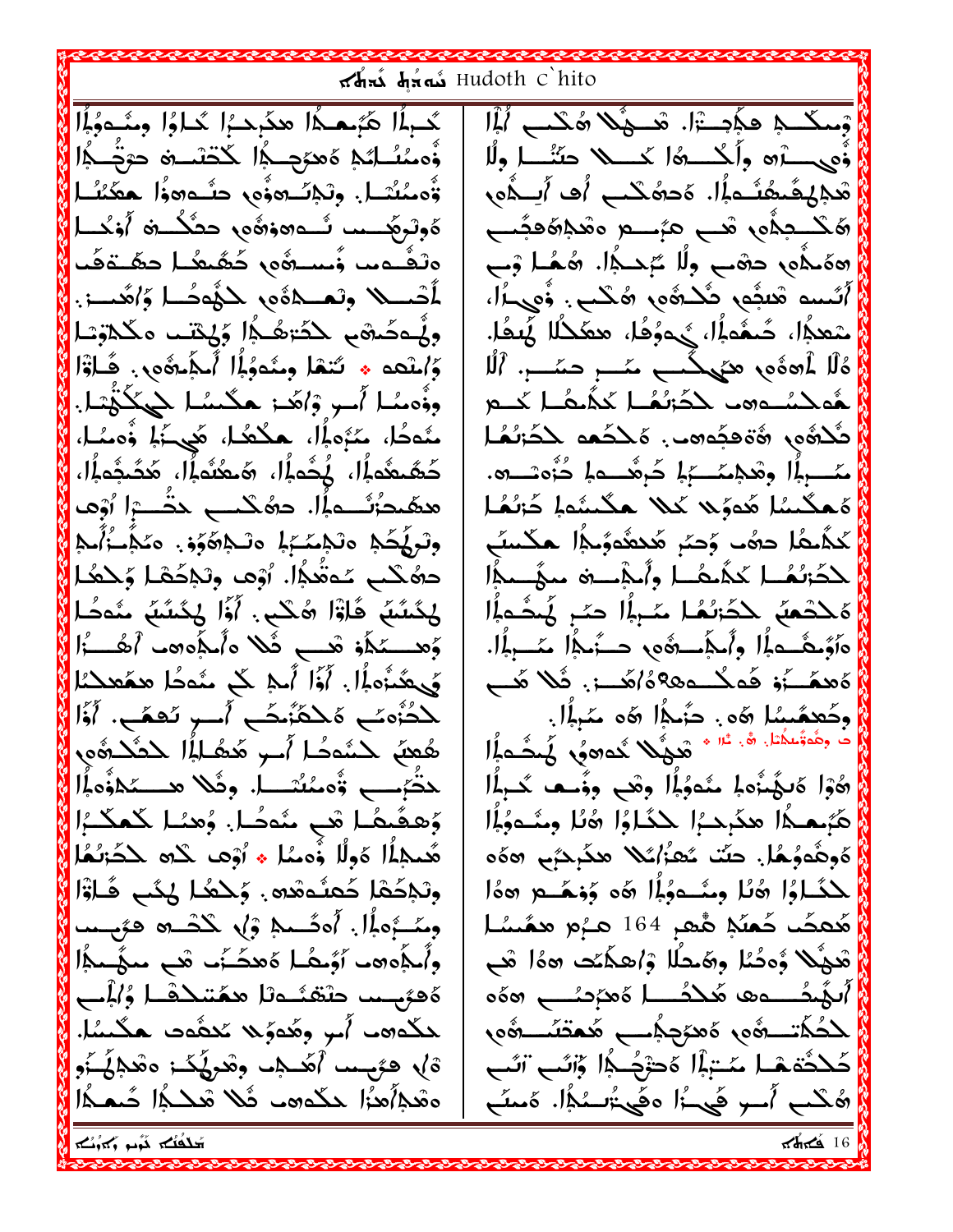Francis Hudoth c'hito كَرْتُغَا. وْلِي أَوّْسَكَ دَكْتُرُهِ هَتْ دَهْكَات حَيْكُ وَلَمْ الْمُعَمَّدِ لَهُ مِنْ مَنْ وَلَمْ يَدْرُو هْمِ شَـٰعِدًا هَٰحَدًا يُصِدًا لِحَـثَلا هَمْكَـِّذ دەككىم . مۇشىم ئىسترا دقنة كىل ش لْحَـفُلا. شُكْبِ أَنَّــْ لِحَتْــْ أَوْفُحُــٰهِ أَا هيَّــــــــــ كَــمعَنْــــل مقدَّمٍ وَقَدْ الْمَـــمَّــّـتَسْـــل وَوَهَنُو اللَّهُ وَأَوْلَى مَثْلِ الْمُؤْمِنُ وَقُولًا لِمُؤْمَرُ لِمَ وهَٰتَـٰدُـٰه ثَلا هَٰتَبُـب هُنفَنَّـٰهَ لَعْنَـٰهُ مَسْهَٰلا ەقىمكىكىنى ئىلما كىتىل ەھكى هعْدُهِ وِهُـ;وْهِي. وِتَسْأَلْ خَرْبُهُـٰلِ وَلِي أَمِيْهِ حَذَّرًا همَّنوَّى هَي مَحكمًا هُنسُمًا وُ/هَــٰ: لْحُمُلُوهِ مِكْتُدُا مِكْتُبُهُ مِكْتُبٍ مِّنْ ثَلا لِحْفُتْلَا. وَحْهُا لَّا هَكْتُنِي إِبْلَ وَ/حَصَّرِ |وُهَٰٓؤُوْا مِنْظُا وِحْھُزًا ۚ }} هِمّي كُمْ حَتَّ هَ مُعا وَرُجَا إِنَّا حَبْـــْــ. كَـنبُو خُـمكُا.<br>ةَانَّا هُحُــا. <sup>مَّــكَب تُــر. بُـــه أَوَّــصُــا مَّـــوزْلِم<br>كَـْحَتَّموم . <sup>مَّـذِال</sup> بُــي بُــه مَعدَمحـزُنًا وَمَّــرِ</sup> أَحْمَآه مَـُوَفٍ وَحَكْمًا هَمْمُكُـٰ: حَكْمًـٰا أَمكُنُا وِتَعِجْدًا حَجُّودًا وِحُدِّجَت حَكْمُدًا. هأهب وتدخَصًا. وَلِي أَسْمِ كَسْهِ هَيْهَ بَهْلِ .وُّەممُا ەَھھُىتُوْشُەمُّا أَمثَنُا وِلًا نَهكَى مَن هِمُّزْوْ. أَوُّىعُلْ 6َهِ كَحِزًا وَهُنَّمِكُمْ وَهُوَاْفِ هُهرُجُ; حكُرُه٥ڡ حَكَالُه}ُّا. <sup>هُت. هُ</sup> \*لُهِ ص أَيْتِهَا وُٱلْمِ حكَّدهب. ٱللَّا حفَّلا مْتَحَمَّا ُەھُد\_ُرُا بەُكْبِ ەُبَكَــز كَحُكْشَــْزِم وتَحِشَوه حَرْبُهُا. وْ} وأَسْلِمْ لَكُلَّهِ لِأَعْظُمُهُمْ أَ أُدِهُـــا وَقَصَّــرِ هُــــَيْ. وِثُلا وِكْتَـــرِ كَعكَمحَرَّتُــملَّا هنْدــزَّەها هْب وُّهرساُا حەَّمِعُنَّـٰہ ۖ اُلْحَـٰـٰبِ. حــەُڡ وِثَىلا وِحُصَّـٰبِ أَمْسِقُعُكِ الصَّرِينَ وَوَّى الْمَسْرَةِ وَلَيْحِكْمَ الْمَرْكَةِ اَوۡعَمۡاَء واَحۡدَہُا لَا حُصۡرٖ. ہفُلا وحُصۡر وَحْكَـــز قْبَ &ْتْعَلَّـــْمِهْلَ. مَنْهُـــْمَةُلْ رَهُهَ. رَهُ حِمْثُمْ إِلَّا أُسِ هَدُا رَآمَنُا أُسْؤَسِرَهَ. أَحمُدا حسَّمَحُـا نَــ90\$ هَجهَـمَعُنَـملًّا أَمــو هُنَّـةِتَا وهُدسُوا نُهُر خلائق كَمَعْ وَسْرِ الْمَسْرِ رَاءَ بِهِيْكُمِ هَٰذُهُ الْهُمِيْنَ صِنْكُمْ وَلَ حَفَكْرِحُحُدِهُٯِ . هُكَنُـا هنَجِـّ;ُا هَمَعُنُـمِلًا أَبِي كَنْ شَيْئَ وَلَمْ وَهَدَيْ وَلَمْ إِنَّ وَكُنُوْفَ هْبِ وُهُــٰٰهِۢۢا وهُـعْـُـٰمِ ۚ كَلَّـٰا وَٱكْـفُـٰمِ! لَكْعَدَهُ بِعَمَا هُمْ حَتَٰذُهُ وَحَدَثَهُ أَوْ الْمَحْمَلُ مِنْ الْمَحْدَ وتَسْأَلُ وَلِي أَسْمٍ حَكْمَ أَهُتَمَعُوذًا أَسِ وَاهُدَ لْكْفُسُلْ. حــِثُوب وكْفُسُلْ ذُكُنُوسُلْ حُصْبِر هُـــَوۡ، 500 لَمُّتَعْــا أَـــو عَــٰۃثاً. ٱوۡڡ كْحِنْدْرِحُدًا وُسِعُدْ هَعِمَدًا)ها لِمُنْوَجُدْ حكْكُم وتُسعْمَلْ وَانْحَدْهُ وَإِحْمَٰلُهَا وحُزْنُهُا هِهَ عِمَا نَجْوَهَا حَكَمَّحْقَهِا عَمْلًا وهَمْدُوبُوا مِحَرِدُا ۖ حَتُومِهَا وَهُدًا وِذُهُدوبُا هُ۔ فَي\ًا هُم هُم ونُكُل لَكُهُ . ﴾ حقَنُـه لْأَمْلُوكَ مِنْ مَسْرَةٍ مُسْتَدِرَةٍ مُنْ مَسْتَدَمَّ مِنْ مَنْ مَسْتَدْمَةٍ مِنْ ىغَــــز قْــــى ثَـلا. دەُوٓا مَنُدْھكَلِنَــدلَمَا ٱلمصَّلَاءِ حَدَّـٰٓئِم وَّـــ قُـــةَ لَــٰٓةَ لَمْـَـٰٓدِم وِلۡهُـمُدِّـمِلَا هَيۡب ۞ه. محمَّنُـل هُحَدًا، هُهِمُّـهِ٪ًا، مَـُـرُّه اللهُ مُهْرَمُنُـا. مكْــرَه وْاْهِلُمْؤُوْهِ وِلْلْمُدْمِنِ لِكَنْفُوهَا. ةَ20هُدُو ةَاهَدِ: وِهْتَعْدِيُّوهِ لَا سِيَمِّبَ لِإِنْسِ وهَٰثَمَثُما اللَّــمِ الْمُمَعْــما الْهُصَّــح شَــم وهُعنانًا أُسر هُلًا \* هذُه وَاهِد وَنَجْلُؤَسِينَ سَلاَقْلُہ ذَہْب رَہُوْسُہ  $\pi$ d $\sim$  17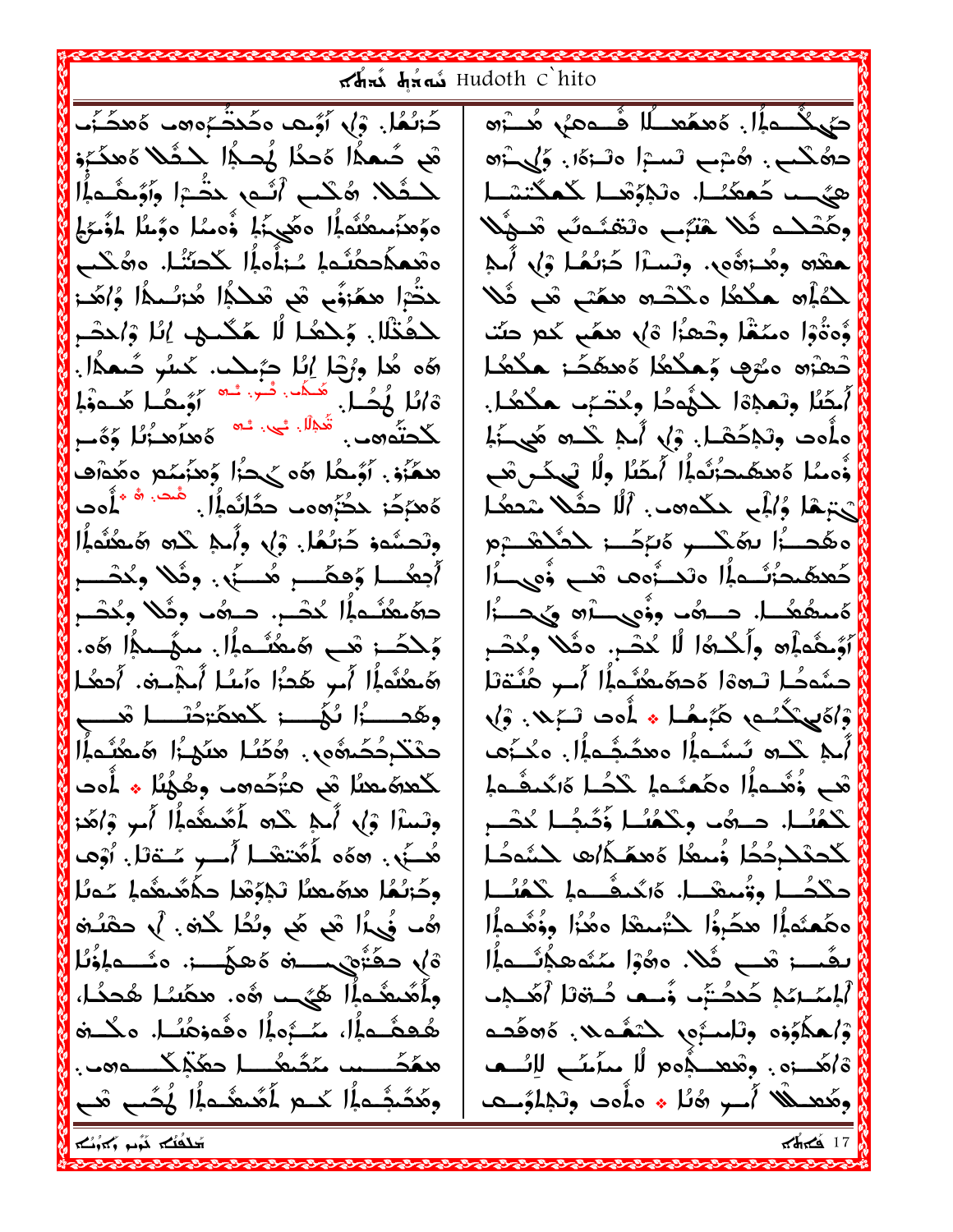Hudoth c`hito نُه kُه لَهُ kُ

وَحِلَّـــوَٰا لَمِحْــــا هَمحمَّحــــلَّا. وتَرِحْـــا وكَدُّىغُىماً اللَّهُ مَنْ اللَّهُ مَا اللَّهُ مَعْهُدًا. ةَأْهَبِ: وْلَى مُكْفَظٍ مُحْكَسَةً صَّلَاهُ مِسْمٍ متعنِّهِ تَعْمُى. هُنُا لْمُلَا لَمَسْكُمْفُا ونَعْفُر. حَـهُـَ وَثَكْلُهُـج هَنْتُـر خَاوْجُـا كُلْم هُلْا هُدهِ أَوْ حُكْسٍ حكْمَدهِ الْإِنْفُسُلَ. أَسِ هَٰٓ;َدُه وِكَذُّبًٰا، ۚ أَ﴾ دَٰٓ;معَكُمْ دَٰٓ;هُـا ههَشمِ . سأب لَّاحُا أُههُمِ لَاحتَت مُعزُّرُهُ اللَّهُ , أَصَلَتْ هُ هَجُدَتْهُ هُ هَعْلَتْ ەَھىرە كَرَبْكْشا. ەكْبَرْ أَنُّمِ أَكْسُوا. رَّەْتُىلْ وْمىكَـــا كَــلانْمَــا حَـقْـلارخُــدَّــما الله م لَّالْحُدُّا سِفَ وْالْمَبْلِيَّ كَحِعْبُا هَبْسُا ة/لمكَبْعَبُ حمَّضُنَّه}ا هَحفَّنَبَ حمُّهُنُـا ەَحفُكْسُـەھ ەَحَدَّكْــَرەھ . ەَىكَـقَبْ كَعِمُسُـــا. ٱوْهَــ وِتَمـــكَاؤُوْ خَهـــزُنكَٰا وْابْاهَنْتُ أَمْثَلَا وِتْسِهُْءَفَ لِلْعَلَاشُمِلَا أَ وَحْكَنَا حَامَٰتَ وَعَهَّــَّاْتَا مُهَفَّبٍ لَكُــٰهَ أَهدُعِ هِهَتِعِبْلِ هَزْتُوا. 10 أُمِي إِنْكَ وهُعمَنَــد حَمَّدَ نَقْدَا وُسَهَّــدَٰمُ أَنْ أَهْلَــلَّا مُ مَعَنْنُا حَسِسٌ هَاهَا مَحْوَدٍ لِهُمْتَنَا هُ:تما وِنُعِمُــا وفَي ألَّ وَمِنْهُمِنْهُـــمِ لْحَسْتُنَبُّواْ أَمِرٍ هَوَ يَحْزَا وِنُصْلًا هَاتِبَت لْحَقّْهُمْا هُلْزَٰنِشُو . هَٰلَوْبِ وُسُـٰٓرَٰا هَٰيٰ آه ەُوقىسە ھُـــام كَـــىلا ھُـــمىنە ەھَاھْــا ەَھىنْتِها أَسر تعبُّا ھكْتْھاْھ ەَھقىپ لْحُــدِهِ هُــوَ هُــوَ مُــوَى مِــوَّىٰ الْمَعْمَىٰدِ مِــمِّــمِّهِ الْمَ هَ مَعْمَدُ ﴾ لَحُدًا وقب ۖ هُومُنَا وحَــدَّةٍ و. هُكَنُـا أَكْــهُا هِمَــْبَهِ كَكَنْهُـا مْبَ كَكَتْحَمَّدَيُّا وَوَّةَ الْحَنَّدِيُّا مِّنْظِيْاً. أَيْضُلَّلْ

سَلَفُتُهُ مَهُومٍ وَكَاوُنُكُمْ

هَدَاُفُواُ الْمَحْمِرِ حَدَّمَــٰٓزَا وَوُهْدَا. <sup>قطال</sup> أ همّتهها ووَجِئْداً لِمَعْدَ وَفَيْءَ!. حــهُــ وْاهِخُعُــا هُلَا هنَعُــ: هُ٥ كَـــلا أَكْتُوا وَحَتَنَعُا وَمِنَكُمْ وَفَاءُ الْمَوْا حُمْنَا |أَهَّسُلُهُمْ لَلْكُلُّهَ| مَحْزَهُ| شَي سَقَّبٍ فَي جُلَّا وِفَيءُا هؤُهُا هُب ثَبِي مُ مُحِلًّا. هُوَكُلُّهُوْا لمكتشبا فهاؤهه متأرةو لمؤتمك حُمحَدُنُــا. وتَعتَــم محمّنهمنُــْـملّا حَـــم سَّدِدُا هُ/هَ: أَه هُهو كَذَا هَ هُشُهاشُه همَدْوُولًا. كَمِلا همَدْوُولًا مُرْحَدًا. كَمَلا عُكِمُا مِسْمِعِسُوبُا. كَلا مِسْمِعِسُوبُا |مدهّىدُ;نَّه إُل. كَملا مدهّىدُ;نَّـه إُل وَسكَّــهِ |أَلَكْ16ْ. أَلمُنُ¦ وَبِ هِنَعْعَقْلُهُ أَلْ هَ مُهْلُوَنُه هُا دِمُوب حكَمِنْدِمُ! وِحُوهُد أَوُحِصًا \* اهُكُب أَنَّبِ هِـنَكَاوُّلًا مِنْـَـوُلًا. وَكَعُـا لمَضَمَّــمهُ وَ الْمَـــبِ؟ قُلْمَ لَمَشْمَسَــبِ أَيْـــــأَهْم، هُــَــدُــــــــوْ مِــدُّ مِــدُّ مِــدُّ مِنْمَـــــــوْ أَمَّــدٍ هكَبِدَبَـدُهِ كَـاوُا مِنْـدوُلُمْ وَالمِنَــبِلِلْهِ كَتتُبْ وَوُّدَسُا هُمْتُعَــدُّهِ ۖ كَفَيْ—َءُا ەْكْكُلْمْشْــــەلْمْ، ەھْە ۆكخْــــــــ | كَكَنْتُمْهَأَلْ. شَ قُلا قُنُوها هُفَلا كَلَّهُ هَكُمُّا ائْدَهِــٰهُا وُٱهَّــٰٓءُا كَــٰهَٰهِ وِكَــٰلًا لِكَعَمْهِ أَمْ الْكُدُهِ هَٰلَ كَذَّبَهُ أَنْ وَاتَّقُوهِ أَخْوَهم مَقْهَدُه مَعْدَهُ مِنْ الْمُسْتَوَامِينَ كُنُّطُ لَمُّعَ نَـْ169 كَتْسَا مِنْـُـدَوُّتَ هَنَّـا \* ، هُكُمُّا كُمْ حَكْسُلُ أُهْبَنِّي. أَحَكَمْسَكُفْ هَبِ حَدَّمَتُ ولَمَّا حَسَّبِهُولًا. مَصَبِهِ أَوْحَسُّتُم ۖ أَمَثَلُ وِلْمَوْحُم ۚ هُلُ ۞ه رَحِسُّه  $\frac{18}{16}$